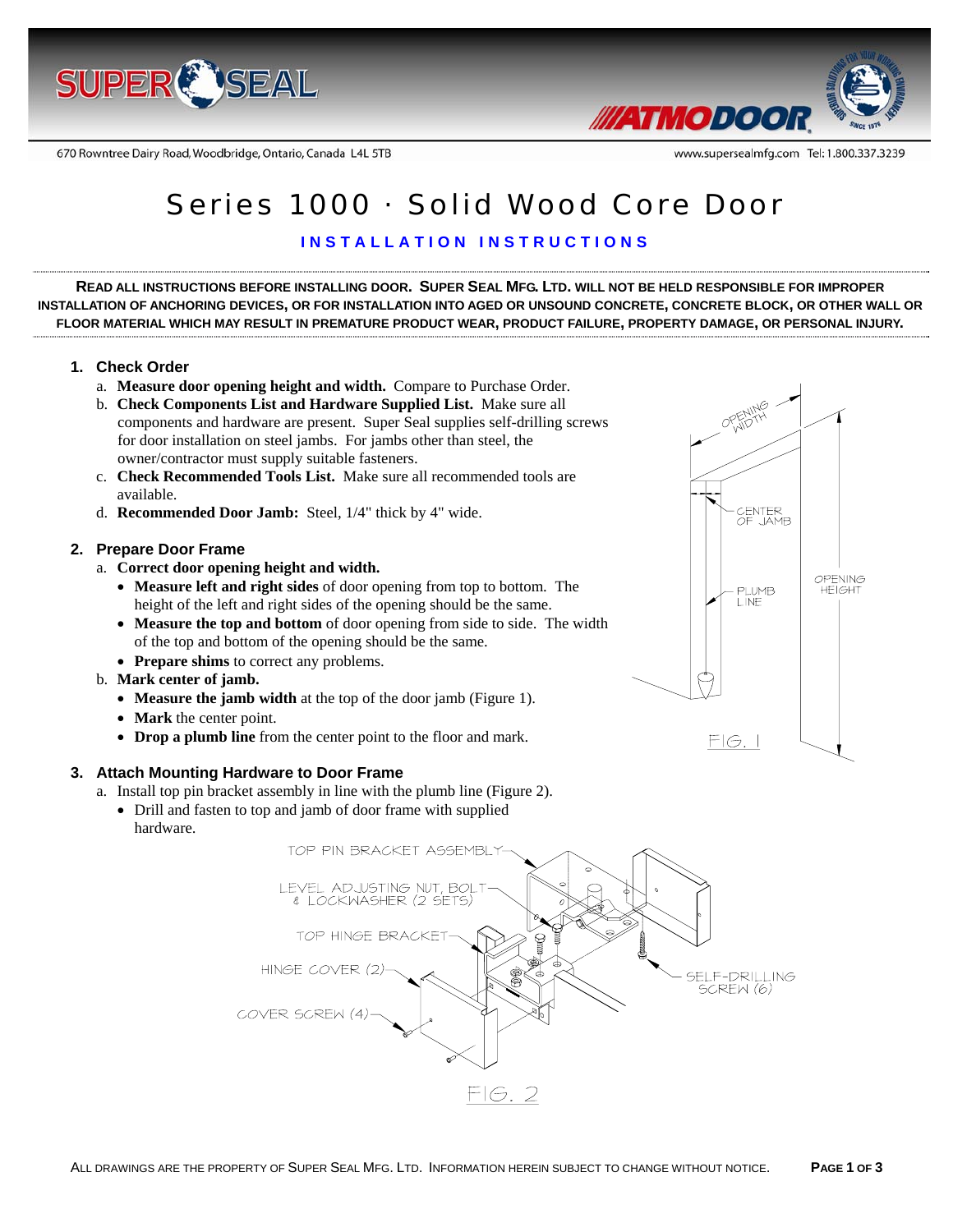# **3. Attach Mounting Hardware to Door Frame, continued**

**TSEAL** 

- b. **If there is no jamb guard,** line up bottom pin bracket along plumb line at bottom of jamb (Figure 3).
	- **Drill and fasten** to jamb with self-drilling screws and to floor with screws and plugs.
- c. **If there is a jamb guard,** line up jamb guard with the plumb line.
	- **Drill and fasten** jamb guard to floor with supplied anchor bolts (Figure 4).
	- **Install bottom pin bracket** along the plumb line at the top of the jamb guard.
- **Drill and fasten** bottom pin bracket to jamb with self-drilling screws. Do not fasten the bottom pin bracket to the jamb guard. d. **For two-panel door,** repeat step for other panel.

SCREW & SCREW SHIELD (2 SETS) SELF-DRILLING SCREW (4) **BOTTOM PIN BRACKET**  $FIG.3$ 

BOTTOM HINGE BRACKET

- **4. Attach Door Panel** 
	- a. **Apply a small amount of grease** to hole in bottom hinge bracket.
	- b. **Lift door panel into place.**
	- c. **At the bottom of the panel**, place the bottom hinge bracket onto the bottom pin bracket so that the pin goes into the hole (Figure 3).
	- d. **At the top of the panel** (Figure 2), slide the top hinge bracket over the top pin bracket assembly, matching the bolt holes.
		- **Fasten** with supplied nuts and bolts. Do not completely tighten nuts and bolts.
	- e. **For two-panel door,** repeat step for other panel.

# **5. Make Final Door Adjustment**

- a. **Align panel in door opening.** 
	- Make sure **panel is level** along the top and side.
	- Make sure **panel is evenly spaced** between top and bottom of door opening.
- e. **Hold panel in line** with the top of the door opening. Fully tighten the nuts and bolts in the top pin bracket assembly.
- f. **Allow panel to swing fully in both directions.** If panel does not close in line, loosen the nuts and bolts in the top pin bracket assembly.
- g. **Repeat and tighten** until panel swings and hangs properly.
- e. **Apply a small amount of grease** to rollers in top pin assembly.
- f. **Fasten front and back cover plates** onto the top hinge bracket with cover plate screws (Figure 2).
- g. **For two-panel door,** repeat step for other panel.
- h. **Make sure front edge is level** when door is fully closed.